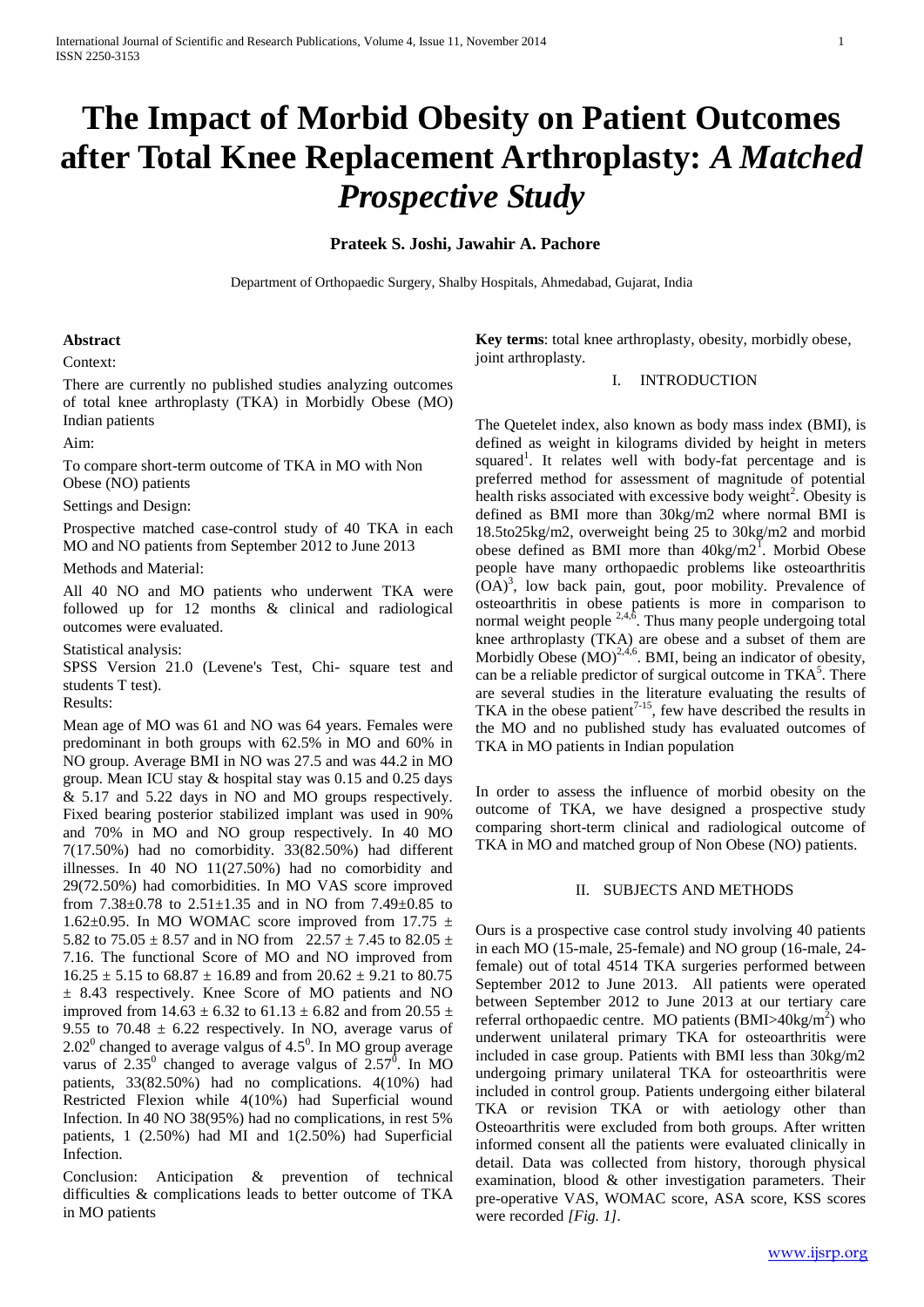

Figure 1: Preoperative clinical photograph

The VAS is a psychometric response scale. Operationally, it is usually a horizontal line, 100 mm in length, anchored by word descriptors at each end. The patient marks on the line the point that they feel represents their perception of their current state. The VAS score is determined by measuring in millimetres from the left hand end of the line to the point that the patient marks. The WOMAC (Western Ontario and McMaster Universities Arthritis Index) score measures five items for pain (score range 0–20), two for stiffness (score range 0– 8), and 17 for functional limitation (score range 0–68). ASA (American Society of Anesthesiologists) classification is a system for assessing the fitness of cases before surgery. The categories included are as below.

- 1. Healthy person.
- 2. Mild systemic disease.
- 3. Severe systemic disease.
- 4. Severe systemic disease that is a constant threat to life.
- 5. A moribund person who is not expected to survive without the operation.
- 6. A declared brain-dead person whose organs are being removed for donor purposes.

Knee society score (KSS) is scoring system which includes Knee score (0-100) and Functional score (0-100). Knee score includes pain, range of motion, stability, deformity whereas functional score includes walking distance, climbing stairs & need for walking aid. Pre-operative standing weight bearing AP X-rays and lateral X-rays were taken. Coronal plane alignment was measured with goniometer clinically and with computer software from X-rays. Patients in control group were matched as much closely as possible to study group with relation to age, sex, pre-operative VAS score, KSS, WOMAC score. After written informed consent all patients were operated by senior arthroplasty surgeons under spinal anaesthesia *[Fig. 2].*



Figure 2: Intraoperative surgical preparation

Cefuroxime 1.5 gm half hour before surgical incision and 12 hourly for next two doses followed by oral cefuroxime 500 mg for next five days were administered. We didn't use antithrombolytic agents to reduce surgical blood loss in any patients. Post-operatively all Patients were started on physiotherapy protocol involving knee mobilization and DVT prevention exercises. In high risk patients Inj. Clexane 0.4ml SC was given for a week post operatively followed by oral rivaroxaban once a day 10 mg for three weeks. Sutures were removed 2 weeks after surgery. Post operative X-rays were done to assess implant position, coronal plane alignment with help of computer software.

All patients were followed up immediate post op period and 12 months post op period. At 12 months post op period all patients underwent detailed clinical and radiological evaluations. VAS, WOMAC, KSS scores were recorded. Any complication occurring from the time of operation till post op 12 months was recorded.

All data was analyzed using SPSS Version 21.0. Statistical test used were Levene's Test for Equality of Variances, Chisquare test and students T test.

## III. RESULTS

Results are summarized in *Fig. 3, Fig. 4 , Table I ,II & III.*



Figure 3: Age and BMI distribution in both groups

MO group had more (but not statistically significant, p=0.0707, p>0.05) varus deformity than NO group patients. Post operative alignment in normal weight group patients was more towards ideal valgus alignment in comparison to MO group.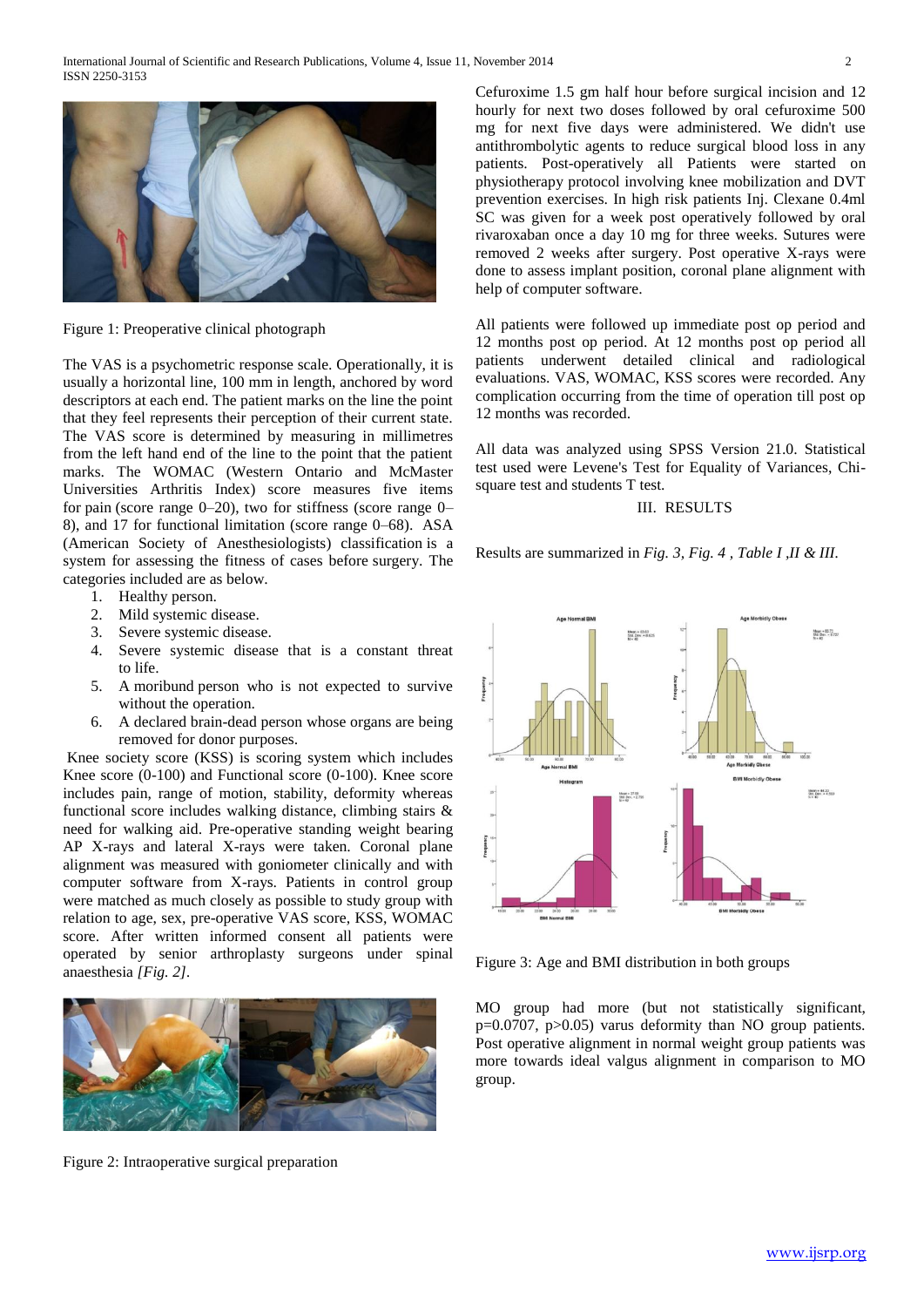

Figure 4: Co-morbid illness and complications in both groups

This difference was statistically significant ( $p$ <0.05). Across all 40 subjects, on average, alignment was observed to have changed from varus to valgus after operation. Comparing Pre op and Post op alignment for both groups, alignment was found to change by 4.92 degrees towards valgus in MO patients while in NO patients it was found to change by 6.57 degrees towards valgus, which was statistically significant  $(p<0.05)$ .

|  | Table I: Results |  |
|--|------------------|--|
|  |                  |  |

| <b>Results</b> | Non-Obese                               | <b>Morbidly Obese</b>                           | P<br>value |
|----------------|-----------------------------------------|-------------------------------------------------|------------|
|                | $64(49-77)$<br>years                    | $61(46-92)$ years                               |            |
| Age            | (Median-64,<br>Mean-63.62,<br>$Mode-70$ | (Mean-60.72,<br>Mode-55,<br>Median-59.50)       |            |
| Gender         | $M-16(40%)$                             | M-15 (37.5%)                                    |            |
|                | $F-24(60%)$                             | $F-25(62.5%)$                                   |            |
| <b>BMI</b>     | 27.58 kg/m2                             | 44.20 kg/m2                                     |            |
|                | (Range-18.7-<br>29.97,                  | (Range- 40-57,<br>Mode-40.01,<br>Median-42.21). |            |
|                | mode 29.80,<br>Median<br>28.61)         |                                                 |            |
| Tourniquet     | 7                                       | 3                                               | >0.05      |
| Drain          | 3                                       | 3                                               | 1.00       |
| Side           | $L-19$<br>$R-21$                        | $L-18$<br>$R - 22$                              | 1.00       |
| Abbreviations  | M-male<br>F-female                      |                                                 |            |
|                | R-right L- left                         |                                                 |            |



Table II: Results

|                      |                                                                              | Morbidly                                                                | P      |
|----------------------|------------------------------------------------------------------------------|-------------------------------------------------------------------------|--------|
| Results              | Non-Obese                                                                    | Obese                                                                   | value  |
| Hospital stay        | 5.225 days                                                                   | 5.175 days                                                              | 0.69   |
| ICU stay             | $0.15$ days                                                                  | $0.25$ days                                                             | 0.52   |
| Pre-op<br>alignment  | $\circ$ of<br>Varus<br>2.02<br>Val 8 Neu 8<br>Var 24                         | Varus of 2.35<br>Val 6 Neu 4<br>Var 30                                  | 0.07   |
|                      | of<br>Valgus<br>4.55                                                         | Valgus of 2.57                                                          |        |
| Post-op<br>alignment | Val 40                                                                       | Neu 7 Var 1<br>Val 32                                                   | < 0.05 |
| Implant              | FB PS 28,<br>RPPS<br>6.<br><b>STEMMED</b><br>4<br>ALL POLY<br>$\overline{2}$ | <b>FBPS</b><br>36,<br><b>CRMB</b><br>1<br><b>STEMMED1</b><br>ALL POLY 2 |        |
| Co-morbidity         | 29                                                                           | 33                                                                      | >0.05  |
| Complication         | $\overline{c}$                                                               | 7                                                                       | < 0.05 |
| Abbreviations        | val-valgus<br>var- varus                                                     | FBfixedbearing<br>$RP-$<br>rotating                                     |        |
|                      | neu - neutral<br>MB mobile<br>bearing                                        | platform<br>CR- cruciate<br>retaining                                   |        |

# IV. DISCUSSION

We are witnessing an obesity epidemic throughout the world which is expected to worsen in future. In India, according to ISHKS joint registry<sup>16</sup>, 34,478 TKAs across India since October 2006. Out of 34,478 TKAs, average body mass index was 29.1 (Range: 18.1 to 42.9). This trend suggests that in near future arthroplasty surgeons are more and more likely to have MO patients as candidates for knee replacement surgery. Obese patients have an estimated risk of between 9-13% of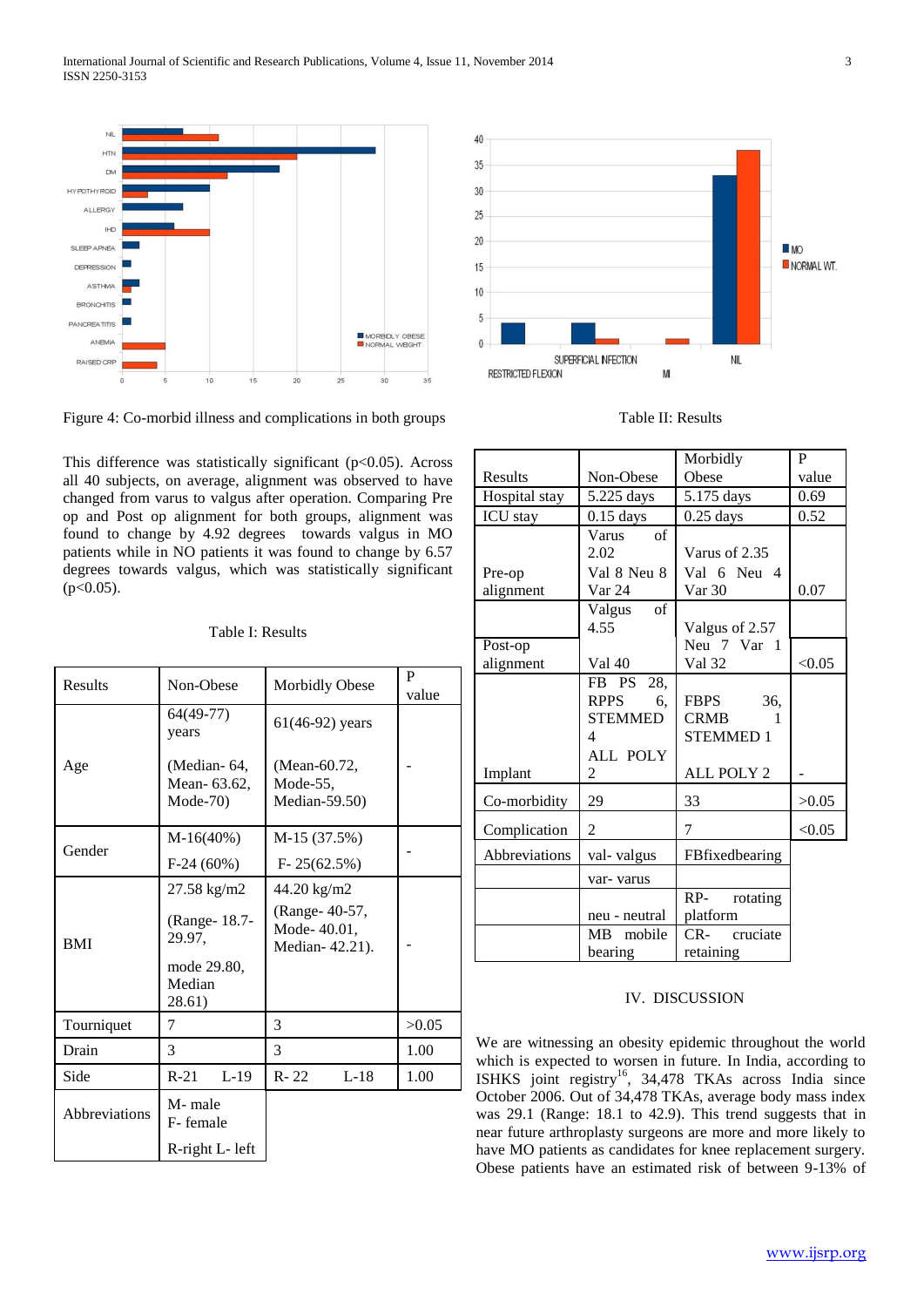developing osteoarthritis of the knee for each additional kilogram of body mass. With each 5 kg of weight gain, their risk of developing osteoarthritis increases by  $35\%$ <sup>17</sup>.

| Table III: Results |  |
|--------------------|--|
|--------------------|--|

| Results                                      | Non-Obese                   | Morbidly<br>Obese              | P value |
|----------------------------------------------|-----------------------------|--------------------------------|---------|
| ASA                                          | 1 20<br>2 20<br>30          | 12<br>2 3 6<br>32              |         |
| <b>VAS</b>                                   | Pre-op<br>7.49±0.85         | Pre-op<br>$7.38 \pm 0.78$      | 0.552   |
|                                              | Post-op<br>$1.62 \pm 0.95$  | Post-op<br>$2.51 \pm 1.35$     | 0.001   |
| <b>WOMAC</b>                                 | 22.57<br>Pre-op<br>± 7.45   | Pre-op 17.75<br>$+5.82$        | 0.002   |
|                                              | Post-op<br>± 7.16           | 82.05 Post-op 75.05<br>$+8.57$ | 0.0001  |
| <b>FUNCTIO</b><br><b>NAL</b><br><b>SCORE</b> | 20.62<br>Pre-op<br>$+9.21$  | Pre-op $16.25$<br>± 5.15       | 0.011   |
|                                              | 80.75<br>Post-op<br>$+8.43$ | Post-op $68.87\pm$<br>16.89    | 0.0001  |
| <b>KNEE</b><br><b>SCORE</b>                  | 20.55<br>Pre-op<br>± 9.55   | Pre-op $14.63$<br>± 6.32       | 0.002   |
|                                              | Post-op 70.48<br>± 6.22     | Post-op 61.13<br>± 6.82        | 0.0001  |

In our study too mean age of patient undergoing TKA was lower in MO group (61 years, range 46-92 years) than in NO group (64years, range 49-77 years).

Fifty per cent of middle-aged obese healthy women with unilateral radiographically demonstrated knee OA developed osteoarthritis in the contralateral knee within two years, a 5 fold higher incidence than NO women in the same age range<sup>18,19</sup>. In our study, out of total 40 patients, there were  $25$ females in MO group and 24 females in NO group, hence confirming significantly high prevalence of OA in female population.

MO patients who undergo TKA face larger number of associated comorbidities than NO individuals and hence more postoperative complications and worse outcomes. Miric<sup>20</sup>, Namba<sup>21</sup> & Nuñez<sup>22</sup> studied TKA in obese populations and they came to conclusion that obese patients have significantly high co-morbid illnesses, hence, inferior results with more complications post operatively. In our study, 33 MO patients had comorbidities whereas 29 patients had comorbidities in NO group. In MO, more patients were in ASA grade 2 and 3 in comparison to NO group (MO- ASA grade II in 36, grade III in two and I in two; in NO- ASA grade I in 20 and II in 20), however they were not statistically significantly more, which suggests that overall prevalence of comorbid illnesses was significantly high in both groups. In our study mean hospital (MO-5.22 NO-5.17 days,  $p=0.689$ ) and ICU stay

(MO-0.25 NO-0.15 days, p=0.516) remained statistically not different among both group.

In 1998 Winiarsky<sup>23</sup> studied 40 MO patients who underwent TKA, 22% presented problems with wound healing, 10% developed infection and 8% had an avulsion, from the tibial insertion, of the medial collateral ligament during surgery. In our short term study we found significant superficial wound infection in 10% of MO patients in comparison to 2.5% of NO patients (p<0.05). All patients with superficial wound infection were treated with repeated dressing. Culture from wound was negative for bacterial growth in all four cases. None required joint debridement. Four MO patients had restricted knee flexion at 12 months which was partially attributed to excess fat accumulation at posterior aspect of calf and thigh. One NO patient with past history of IHD had myocardial infarction post operatively. He was treated by intervention cardiologist. None of patients from both groups had MCL avulsion, patella tendon avulsion, neuro-vascular injury.

In our study, anatomical axis was more towards varus in MO (pre-op average alignment was varus of  $2.35^{\circ}$ , Valgus in 6 Neutral in 4 Varus in 30 patients, Post-op average alignment was valgus of 2.57°, Neutral in 7 Varus in one and Valgus in 32 patients) than in NO(pre-op average alignment was Varus of 2.02°, Valgus in 8 Neutral in 8 & Varus in 24 patients and post-operative average alignment was Valgus of  $4.55^{\circ}$  with all 40 patients having valgus). Varus anatomical alignment in MO was statistically significant  $(p<0.05)$  in comparison to NO group.

Winiarsky<sup>23</sup> found significantly worse ( $p$ <0.00005) outcomes after TKA in MO patients compared to the other categories of patients. However, in our study both groups didn't have statistically significantly different pre-operatively VAS and Knee functional score but WOMAC and knee score were statistically different. Postoperatively VAS, WOMAC, functional and knee score were statistically significantly better in NO group than MO group. However, there was statistically significant improvement in MO group in all four categories from pre-operative to post-operatively. Good outcome in our study is probably because of short duration of follow-up. Long term outcomes remain to be studied.

## *Recommendations:*

- Inform patients of the greater risks associated with surgery in presence of morbid obesity.
- Use of intramedullary tibial cutting guides, low pressure tapered tourniquet cuffs which are easier to fit to the patient's thigh, and devices that enable the leg to be held in different degrees of flexion slottedbase leg positioner, short tibial rods (45-50 mm) which increase the area of contact and reduce the load of the bone under the tibial plate, either posterior stabilized implants or, in the event of instability or extreme axial deviation, rotating hinge prostheses, trabecular metal tibial components that provide early anchoring of the tibial implant to the bone
- Being careful towards soft tissue- MCL, patellar tendon, preventing injuring them, femur cut first if dislocating tibia is difficult.